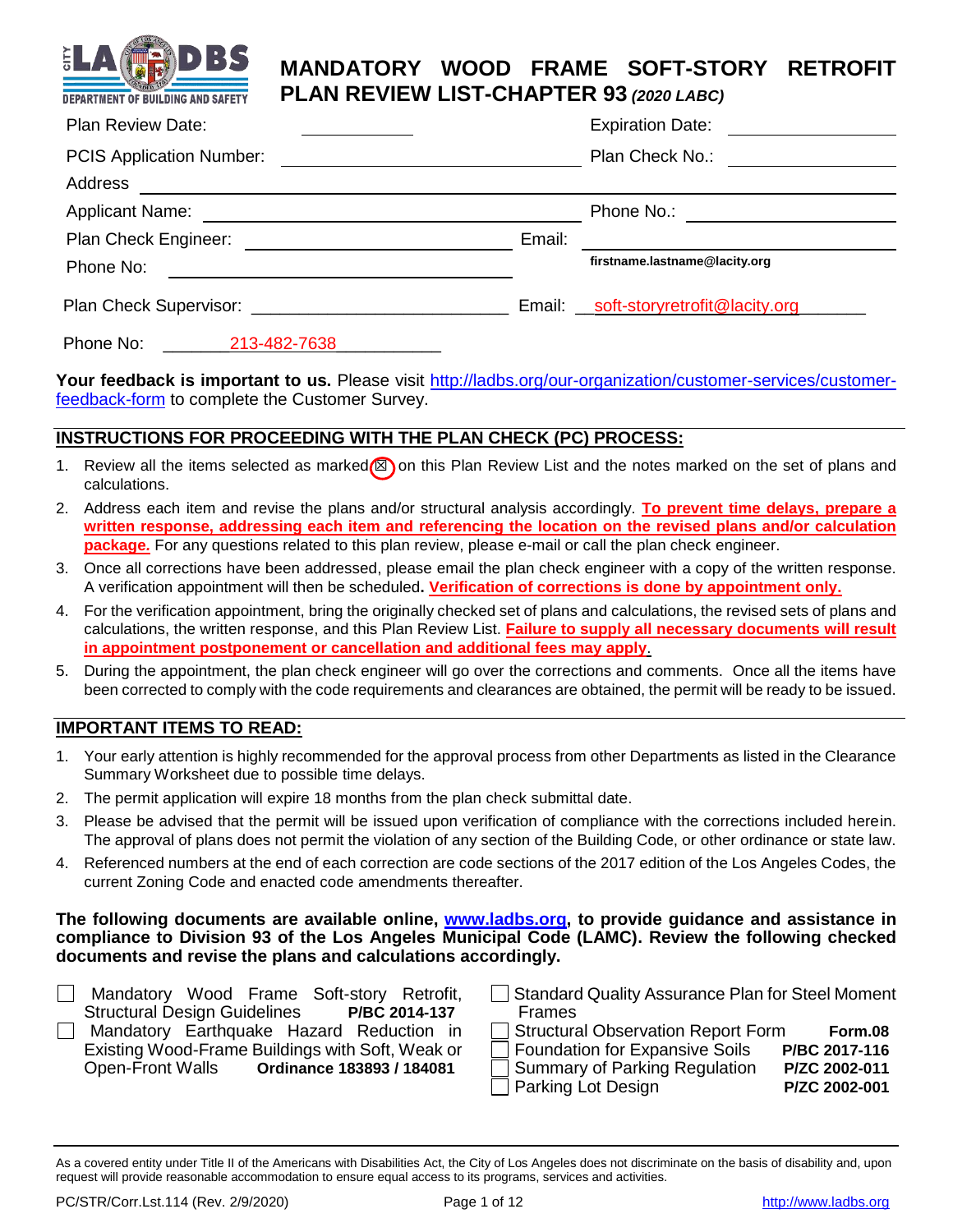## **PART I: GENERAL REQUIREMENTS**

### **PERMIT APPLICATION**

- 1. Provide a fully dimensioned plot plan to scale, in ink, and copy onto the attached "Plot Plan Sheet".
- 2. Project valuation is revised to \$ \_\_\_\_\_\_\_\_\_\_\_. Pay additional plan check fees of \$
- 3. Provide complete and correct legal description (Tract, Block, Lot, Grant Deed). Provide complete information for applicant, owner, engineer, architect, and contractor.
- 4. The permit application must be signed by the property owner, a licensed contractor, or an authorized agent at the time the permit is to be issued.
- 5. For owner-builder permits: Owner's signature can be verified with owner's driver license. Owner's representatives must present owner's approval with a notarized letter from the owner.
- 6. For contractor building permits: Prior to the issuance of a building permit, the contractor shall have the following:
	- a. Certificate of Worker's Compensation Insurance made out to the Contractors State License Board.
	- b. Notarized Letter of Authorization for agents.
	- $c.$   $\Box$  Copy of Contractors State License or pocket ID.
	- d. □ Copy of City of Los Angeles business tax registration certificate or newly paid receipt for one.
- 7.□ CLEARANCES

Obtain all the clearances noted on the attached "**Clearance Summary Worksheet"**. To prevent any time delay, please go to each listed agency immediately for sign-offs. Each agency's process of approval may take some time. Note that all conditions of approval must be met to obtain the permit and/or final inspection approval.

# **PART II: ZONING CODE REQUIREMENTS**

(Allow time for discretionary approval process from City Planning if zoning requirements can't be met.)

- 1. Show on plans that no required parking spaces have been compromised or removed. Show that the existing backup aisles and turning radius will be maintained and not affected. **12.21A5(b)**
- 2.  $\Box$  Plans show a reduction in parking. Provide () paved parking spaces per latest Certificate of Occupancy or latest permit on record noting the required parking.

#### **12.21A4, 12.21A5**

- $3.$  Projection of ( ) into the ( ) yard/passageway is not permitted or limited to ( ). **12.22C20**
- 4. Relocated and/or new parking spaces shall comply with current Zoning Code requirements. Comply with parking design standards. **12.21A.5(h)**

# **B. ADMINISTRATION**

- $1.$  Each sheet of the architectural and structural plans must bear the signature, license number and expiration date of an architect or engineer licensed in the State of California.
- $2.$  The address of the building is required on all plans. Name / address of the owner is required on first sheet. The name and address of the consultants are required on their plans.
- 3. Two sets of plans will be required during permit issuance. Plans must be: **91.106.3.2.2, 91.106.3.3**
	- $a.$  Quality blue or black line drawings with uniform and light background color.
	- b.  $\Box$  Min. 11" x 17" size with minimum 1/8" lettering size.
	- $c.$  Sticky back details must produce prints without contrasting shades of background color.
- $4.$  The final set of plans must be stamped and approved by (Fire Dept.), ( \_\_\_\_\_\_\_\_\_\_).
- $5.$  Provide PDF copy of the final calculation package.
- $6.$  Provide a complete description for the entire scope of work on the plans.

|                        | 7. Provide the following with each set of plans: |  |  |                           |
|------------------------|--------------------------------------------------|--|--|---------------------------|
| Floor Plans            |                                                  |  |  | $\Box$ Four Elevations    |
| □ Construction Section |                                                  |  |  | $\Box$ Foundation Plans   |
| Framing Plans          |                                                  |  |  | $\Box$ Structural Details |

- $8.$  Remove all plans, details or notes that do not pertain to the project.
- $9.$  Provide a fully dimensioned plot plan to scale showing: Change in yard reduction **Legal Description** □ Building Lines <br>
■ Alley / Street Center
	- □ Parking Space <br>
	 Area of Work
	- $\Box$  Use/Size of all Buildings  $\Box$  Property Lines
		-

 $5.$  Plans shall be drawn to scale (around  $1/8$ "=1'), showing aisle widths, circulation driveway, stall widths, and stall width increase for obstructions and end stall conditions. **12.21A5**

- 6. Show that  $($   $)$  minimum driveway width is maintained. **12.21.A5(f)**
- $7.$  Clearly show on plan, existing fence wall surrounding the parking and driveway area. A 5'-9" high wall is required along the interior lot line(s) and 3' max high wall along the property line(s) fronting a street. A solid concrete or masonry wall of 6" thick construction is required for parking areas with over 4 cars **12.21A6(d),(e),(f)**
- 8. Comply with **Zoning Information** file #

As a covered entity under Title II of the Americans with Disabilities Act, the City of Los Angeles does not discriminate on the basis of disability and, upon request will provide reasonable accommodation to ensure equal access to its programs, services and activities.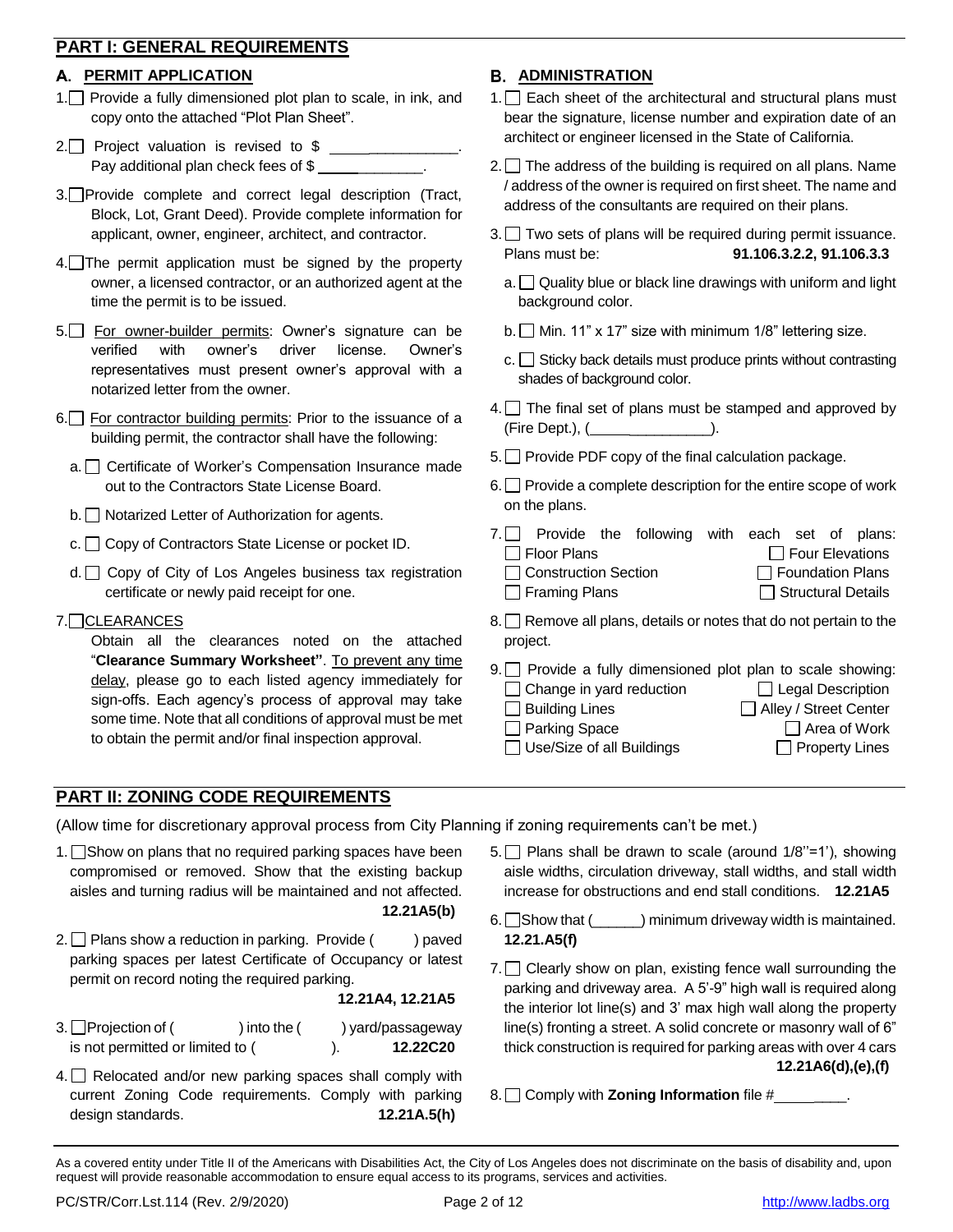## **PART III BUILDING CODE REQUIREMENTS**

### **GENERAL PLANS**

- 1. Provide table of contents in the calculation package, identifying the pages of each topic, i.e. seismic mass, base shear, shear transfer, drag strut, and foundation design.
- 2. Identify and reference all sections and details as to their location on the plan and elevation views.
- $3.$  Include the following summary in the calculation package for wall line along gridline(s)  $\qquad \qquad$ , and  $\qquad \qquad$ .
	- a.  $\Box$  Number of stories
	- b.  $\Box$  Tributary Area
	- c.  $\Box$  Tributary Width 1/2 of the distance to next shear wall line plus length of cantilever (if any)
	- d. Tributary Length
	- e. **■** Roof Dead Load
	- f. Dead Load of each floor
	- g.  $\Box$  Partition load
	- $\check{\mathsf{h}}$ .  $\Box$  Exterior wall load
	- i. □ Solid wall percentage
	- j. Length include perpendicular direction
	- k.  $\Box$  Height of the wall
- $4.$  Justify that the wall line along gridline  $\_\_$ (N, S, E, W) elevation is/are not weak, soft, or open-front wall lines.
- 5. Provide pier/wall lengths and weak story calculations on the plans for each building elevation for field verification. Include type of wall construction material for verification.
- $6.$  Provide key plan to verify tributary area.
- 7. Submit structural calculations / design details for

\_\_\_\_\_\_\_\_\_\_\_\_\_\_\_\_\_\_\_\_\_\_\_\_\_\_\_\_\_\_\_\_\_\_\_\_\_\_\_\_\_\_\_ \_\_\_\_\_\_\_\_\_\_\_\_\_\_\_\_\_\_\_\_\_\_\_\_\_\_\_\_\_\_\_\_\_\_\_\_\_\_\_\_\_\_\_\_\_\_\_\_

- $8. \Box$  Provide calculations and detailing for complete load path.
- $9. \Box$  A floor plan of the building is required to show the location of proposed retrofit. The floor plan must also show exiting scheme from the building in which moment frames will be placed.
- 10. The plans and/or structural analysis are incomplete. A resubmittal is required and additional fees will apply.
- 11. Structural plans, details, and calculations are required for the construction of moment frames.
- $12.$  The engineer or architect shall provide the following statement on the approved plans

"I am responsible for designing this building's seismic strengthening in compliance with the minimum regulations of the Mandatory Earthquake Hazard Reduction. In Existing Wood-Frame Buildings with Soft, Weak, or Open-Front Walls (LABC Chapter 93)."

# **MATERIAL SPECIFICATION & INSPECTIONS**

- $1.$  Specify the following items on plans:
	- $a.$  Type of soil and bearing value per
	- $b.\Box$  Standard 2,500 psi concrete (>2 stories 3000 psi)
	- $c.\n\Box$  3,000 psi min. for grade beams and piles/piers.
	- $d.\Box$  Type and f'<sub>m</sub> of masonry units. Proportions of mortar and grout mixes.
	- e.□ Type of Structural Steel, Structural Pipe, Tubing, Reinforcing bars.
	- $f.$  Grade, species, and moisture content of all lumber. Type and grade of plywood sheeting.
- $2.\n\Box$  Structural Observation is required for this project. The engineer of record shall prepare an inspection program, including the name(s) of the individuals or firms who will perform the work. The inspection program shall be shown on the first sheet of the structural plans. Owner to sign Structural Observation form prior to permit issuance. **91.1704**
- 3. □ Include the following (Steel Moment Frame)
	- **Connected components**  $\Box$  Removal of backing bars Placement of reinforcing fillets Presence of continuity plates Welding of continuity plates □ Presence and type of doubler plates<br>□ Welding of doubling plates<br>□ Configuration and finish of access ho Welding of doubling plates Configuration and finish of access holes Placement of beam stiffeners Contour and finish of RBS profile Placement of weld for web connection Type and placement of bolts
		- Inaccessible conditions
- $A \cap$  The following structural products shall comply with an
- approved Los Angeles City Research Report. Copy the conditions of approval onto the plans and show compliance with those conditions.

| $\Box$ Hold-downs     | $\Box$ Prefab Shear Wall Panels |
|-----------------------|---------------------------------|
| $\Box$ Epoxy Anchors  | Expansion Anchor Bolts          |
| $\Box$ Straps         | Moment Frame                    |
| $\Box$ Others such as |                                 |

## **Add the following notes onto plans:**

- $a.$  Contractors responsible for the construction of a seismic force resisting system/component listed in the "Statement of Special Inspection" shall submit a written statement of responsibility to the LADBS Inspectors and the owner prior to the commencement of work on such system or component. **91.1709.1 1**
- b. **Pre-Construction Meeting:** Upon excavation and exposure of existing structural elements and connections and prior to installation of any new structural elements or members, the owner or owner's

As a covered entity under Title II of the Americans with Disabilities Act, the City of Los Angeles does not discriminate on the basis of disability and, upon request will provide reasonable accommodation to ensure equal access to its programs, services and activities.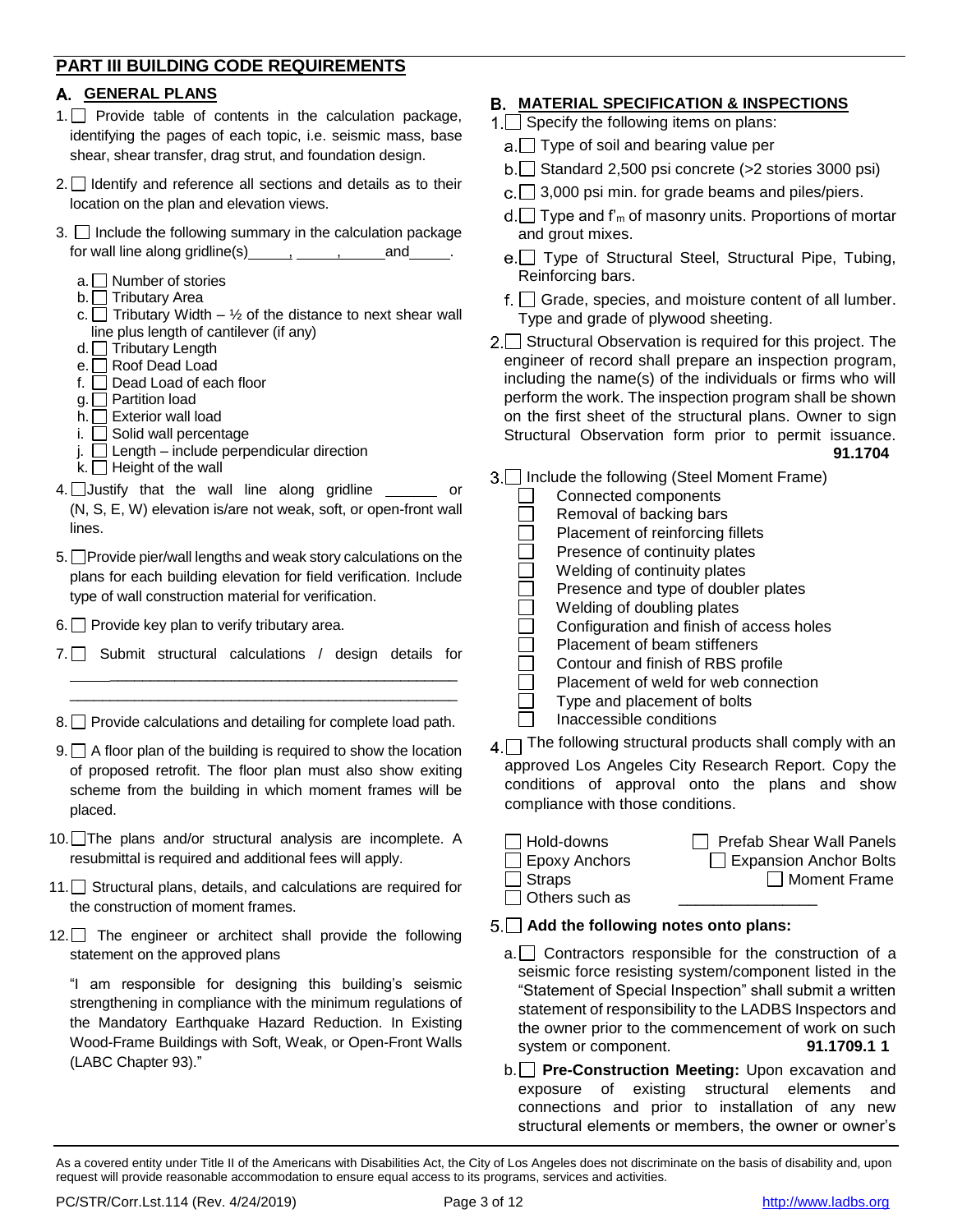representative shall arrange a pre-construction meeting to be attended by the engineer or architect responsible for the structural design, contractor and the building inspector. The purpose of the meeting shall be to identify the major structural elements, connections and existing conditions that affect the vertical and lateral load systems of the structure and to review scheduling of the required observations.

- $c.$  Contractor is responsible for temporary shoring design by registered design engineer
- d. Temporary shoring not to be removed until new foundation is capable of taking gravity loads
- e. Provide lead hole  $40\%$  70% of threaded shank diameter and full diameter for smooth shank portion.
- f.  $\Box$  Special inspection by a deputy inspector is required for shear panels where the fastener spacing of the sheathing is 4 inches on center or less.
- g. A copy of the Los Angeles Research Report and/or conditions of listing shall be made available at the job site.
- h. Provide standard details of splice, hooks and development length for all sizes of reinforcing bars.
- $i.$  Gas pipes not allowed in grade beam unless approval is obtained from Gas Company.
- $j.$  Provide details for possible pipe intrusion
- 6. Special Inspection or testing is required. The registered design professional in "responsible charge" shall include a "Statement of Special Inspections" noted on the plan as follows: **91.1705**
	- a. The owner or the registered design professional in responsible charge acting as the owner's agent shall employ one or more deputy inspectors to perform inspections during construction on the types of work that require special inspections
	- b. Continuous Special Inspection by a registered deputy inspector is required for:
		- $\Box$  Field welding Special moment resisting concrete frame
		- $\Box$  High load wood diaphragms
		- $\Box$  Driven deep foundation
		- $\Box$  Cast-in place deep foundations
		- Concrete strength  $f_c$ >2,500 psi
		- $\Box$  High strength bolting
		- Sprayed-on fireproofing
		- $\Box$  High-lift grouting

#### \_\_\_\_\_\_\_\_\_\_\_\_\_\_\_\_\_\_\_\_\_ **91.1705**

- $c.$  Periodic Special Inspection by a registered deputy inspector is required for:
	- Wood shear wall  $\Box$  Special moment resisting concrete frame  $\Box$  High load wood diaphragms  $\Box$  Shear panels  $\Box$  Cast-in place deep foundations Concrete strength  $f_c$ >2,500 psi
- $\Box$  High strength bolting Sprayed-on fireproofing  $\Box$  High-lift grouting
- d. Foundation sills shall be naturally durable or preservative-treated wood. **91.2304.12.1**
- e. Field welding to be done by welders certified by LADBS for:
	- Structural Steel
	- Reinforcing Steel
	- □ Light Gauge Steel
- f.  $\Box$  Shop welds must be performed in a LADBS licensed fabricator's shop.
- g. LADBS licensed fabricator is required for Structural Steel  $\overline{\phantom{a}}$  , and the contract of the contract of the contract of the contract of the contract of the contract of the contract of the contract of the contract of the contract of the contract of the contract of the contrac

### **LATERAL LOADS**

1. Earthquake design data - The following information related to seismic loads shall be shown on the plan.

#### **91.1603.1.5, 91.1603.1.6**

\_\_\_\_\_\_\_\_\_\_\_\_\_\_\_\_\_\_\_\_ **91.1705**

- $a. \Box$  Seismic importance factor I, and risk category.
- b.  $\Box$  Mapped spectral response accelerations,  $S_s$  and  $S_1$ .
- $c.$  Site class.
- d.  $\Box$  Spectral response coefficients, SD<sub>s</sub> and SD<sub>1</sub>.
- $e.$  Seismic design category.
- f.  $\Box$  Basic seismic-force-resisting system(s).
- $g.$  Design base shear. Total weight of building.
- h.  $\square$  Seismic response coefficient(s),  $\mathsf{C}_{s}$ .
- i.  $\Box$  Response modification factor(s), R.
- j.  $\Box$  Analysis procedure used.
- $k.$  Redundancy factor used.
- $I.$  The design load bearing value of soils
- 2. Seismic Design Category (SDC) shall be based **on LABC Table 1613.2.5(1) and Table 1613.2.5(2)**. When S<sub>1</sub>, is greater than or equal to 0.75, the building shall be assigned to SDC E for Risk Category I, II, or III and assigned to SDC F for Risk Category IV.

### 3. **Design Base Shear**

- $a.$  The design base shear shall be 75 percent of the value per **12.8-1 of ASCE 7**. **91.9309.2**
- b. The upper system has a lower response modification coefficient, the design coefficients  $(R, \Omega_0, C_d)$  of the upper system shall be used for the strengthening system. **ASCE 7-16 Sec.12.2.3.1**

**Note**: However, R need not be less than 3.5 provided the strengthened structure will not have any vertical structural irregularities as defined in ASCE 7. The deflection amplification factor  $C_d$  value shall be 3 and overstrength factor,  $\Omega_0$ , shall be 3 which are consistent with the R value of 3.5 as specified in the seismic provisions of ASCE 7 for the lateral resisting system. Cantilever Column Systems shall still use the corresponding values.

As a covered entity under Title II of the Americans with Disabilities Act, the City of Los Angeles does not discriminate on the basis of disability and, upon request will provide reasonable accommodation to ensure equal access to its programs, services and activities.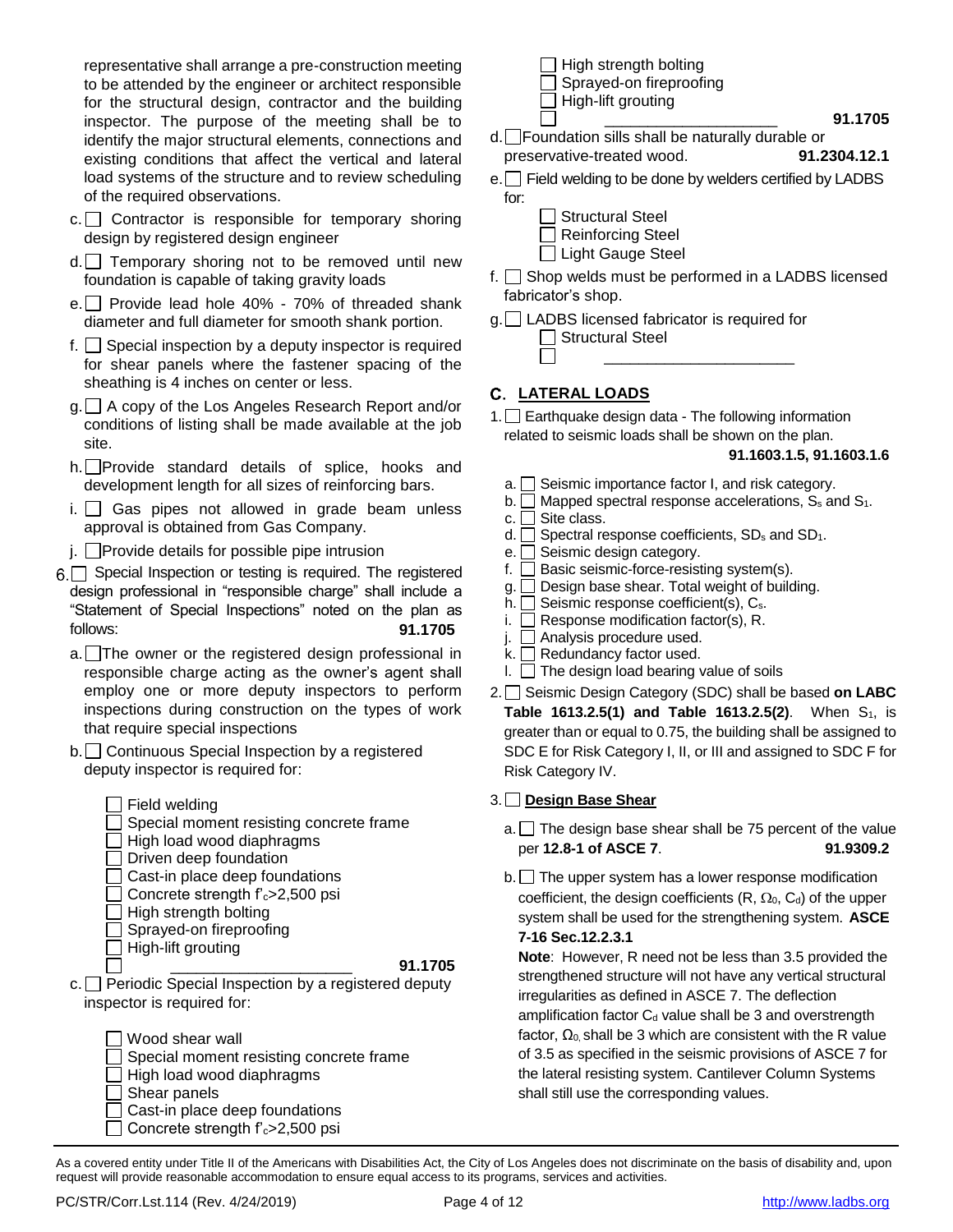$c.$  Where a combination of different structural systems is utilized to resist lateral forces in the same direction, the value of R used for design in that direction shall not be greater than the least value of R for any of the systems utilized in that direction. **ASCE 7-16 Sec. 12.2.3.3.**

### 4. **Seismic Mass**

 $a.$  Consider 10psf partition load per floor area.

**ASCE 7-16 Sec.12.7.2**

- b. Consider 15 psf roof and floor dead load
- $c.$  Include roof and floor dead load, psf, on drawings and next to framing plan on each level.
- $d.$   $\Box$  Consider ceiling framing and finishing weight for sloped roofs.
- $e.$  Add 15 psf to floor dead load for concrete topping.
- $f.$   $\Box$  Add note under the floor and roof dead load on plans that there is no concrete topping assumed in dead load calculations. Contractor to verify in field.
- $g \square$  Consider 15 psf, exterior wall weight, per sf of wall, (direct or perpendicular to the grid line) or provide detailed exterior wall dead load calculations.
- $h.$  Consider 5 psf for existing or possible future installation of solar panels on the roof.
- i. Consider exterior walls both in direction and perpendicular to the direction of soft wall line in seismic mass.
- $j. \Box$  Consider 8 psf for existing or new stucco cover under the existing ceiling above parking area.
- $5.$  Strengthening system with concrete walls or masonry walls or steel braced frames shall not be permitted **91.9309.3**
- 6. Horizontal Structural Irregularities in buildings with 3 or more stories shall meet the additional requirements of **ASCE 7 12.3.2.1, referenced in Table 12.3-1 "Horizontal Structural Irregularities" 91.9309.4**
- 7. Vertical Distribution of Seismic Forces over the height of the structure shall be based on **ASCE 7-16 Section 12.8.3**.
- 8. Anchorage Requirements for Buildings on Hillsides. Any portion of a building constructed on or into a slope steeper than one unit vertical in three units horizontal (33% slope), must comply with the provisions of LAMC Division 94. **91.9309.6**
- 9. Story Drift Limitations
	- $a.$  The calculated story drift for each retrofitted story shall not exceed the allowable deformation compatible with all vertical load-resisting elements and 0.025 time the story height **91.9309.7**
	- $b.$   $\Box$  Calculate seismic drift based on deflections of each level with  $C_d$  and I factors using strength level forces in accordance with **ASCE 7-16 Sec.12.8.6.**
	- $c.$  Verify that the stiffness of the strengthened system is greater than 70% of the Stiffness of the floor above or limit the drift ratio to 2.0%.
- 10. Direction of Loading. Resisting systems used in multiple shear lines shall meet the requirements of **ASCE 7 Sec.12.5**

11. Deformation Compatibility. Every structural component not included in the seismic force-resisting system in the direction under consideration shall be designed for the gravity load effects and seismic forces from displacement due to design story drift per Section 12.8.6. **ASCE 7-16 Sec. 12.12.5**

### **HORIZONTAL DIAPHRAGM**

- 1.  $\Box$  Provide calculations and details to show diaphragm adequacy and shear transfer to the seismic resisting element.
	- a. Diaphragm cantilever is greater than 25% of diaphragm depth.
	- b. Diaphragm exceeds allowable values for existing diaphragms
- 2. Diaphragm aspect ratio shall not exceed 3:1.
- 3. Provide calculations and details on the plans for the sub-diaphragm and continuous cross-tie system required for all wood diaphragms providing lateral support to existing masonry or concrete walls. The spacing of continuous ties shall not exceed 40 ft. per **91.1613.5.3**.
- 4. Ties, Continuity, and Collectors All parts of the structure shall be interconnected and capable of resisting the seismic force required. Provide calculations and details to show that collector elements, splices, and connections to resisting elements have the strength to resist the combined loads resulting from the load combinations with overstrength factor per **ASCE 7-16 Sec.12.10.2.1 and Sec.12.14.7.3.**
	- $a.$  Where cantilever diaphragm is required to transfer seismic forces from above vertical resisting elements, the forces shall be added to  $F_{px}$
	- $b.$  The design forces shall be increased to 25% per **ASCE 7-16 Sec. 12.3.3.4**
	- $c.$  Where the existing LFRS above the SWOF wall line consists of stucco, drywall or other shearwall systems, the EOR shall provide analysis and details demonstrating how shear transfer is maintained at the existing shearwalls.
	- $d.$  Provide analysis and details to demonstrate that additional demands on elements are properly transferred due to an offset. Demands shall be amplified per **ASCE 7-16 Section 12.4.3.**
- 5. Lumber and structural wood panel diaphragms shall not be considered as transmitting lateral forces by rotation.

### **ALTERNATIVE DESIGN METHODS**

Pursuant to Section 104.2.6, LADBS has approved the following alternative design methodologies whose objective is to improve the whole first story seismic performance. **91.9309.5**

- 1. Appendix Chapter A4, 2020 Los Angeles Existing Building Code with the following conditions:
	- $a.$  Comply with all standards as prescribed.

As a covered entity under Title II of the Americans with Disabilities Act, the City of Los Angeles does not discriminate on the basis of disability and, upon request will provide reasonable accommodation to ensure equal access to its programs, services and activities.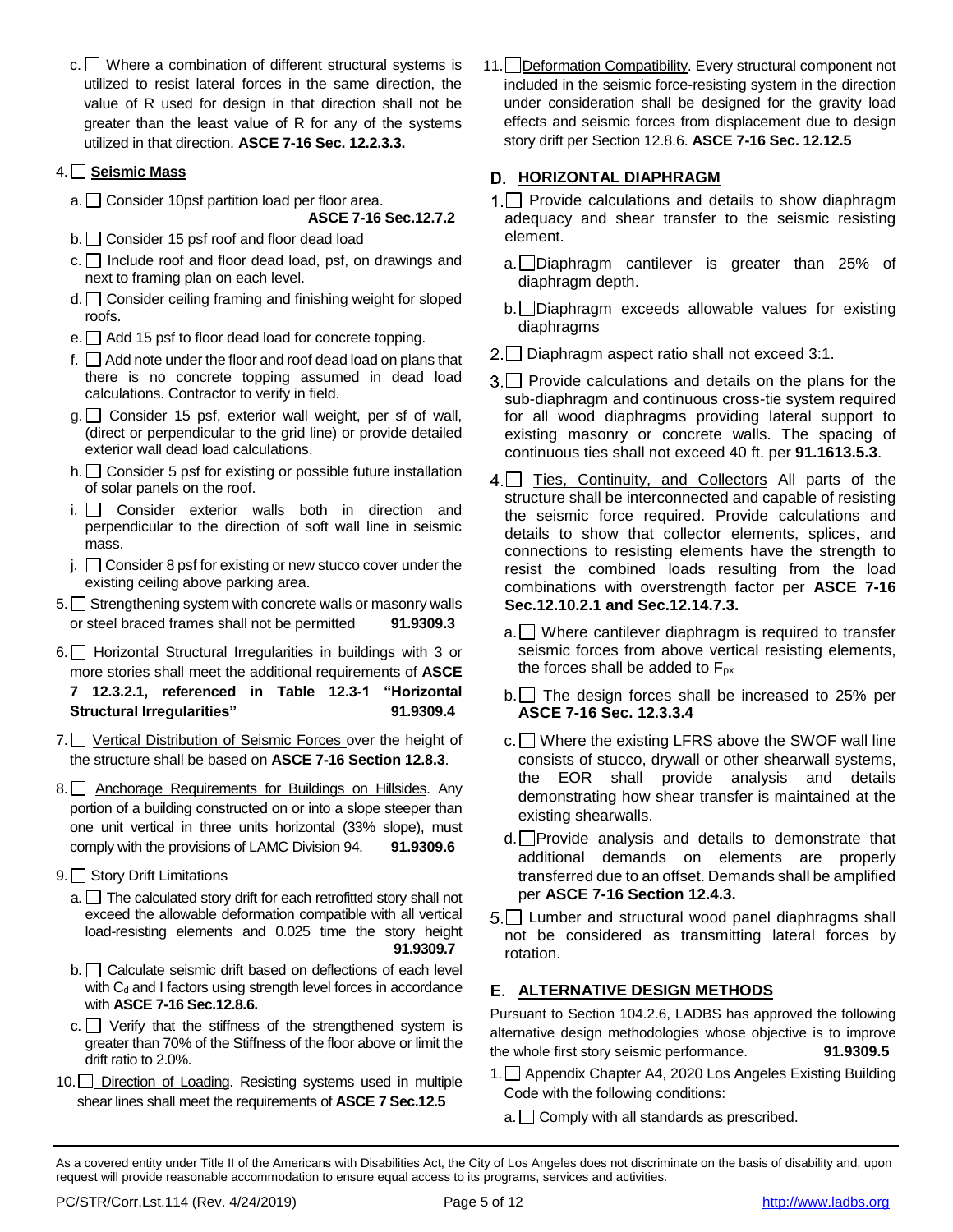- 2. ASCE 41-13, Seismic Evaluation and Retrofit of Existing Buildings with the following conditions
	- $a.$  Design to meet the Rehabilitation Objective (Section 1.4) (Life Safety Performance Level: S–3) for the BSE–1 earthquake hazard level.
	- $b.$  Retrofit strength need not exceed 1.3 times the strength of story above.
- 3. FEMA P-807, Seismic Evaluation and Retrofit of Multi-Unit Wood-Frame Buildings with Weak First Stories with the following conditions.
	- $a.$  The entire story must be analyzed and designed.
	- $b.$  The spectral demand shall be 0.5 $S_{MS}$ , calculated in accordance with **ASCE 7-16 Section 11.4**.
	- $c.$  Acceptable performance level shall be based on drifts corresponding to Onset of Strength Loss in the seismic force-resisting wood-frame elements.
	- $d.$  The maximum limit probability of exceedance (POE) for evaluation/retrofit design shall be 20%.
	- e.  $\Box$  Limit diaphragm ratio to 2:1.

### **WOOD SHEAR WALLS**

- 1.  $\Box$  Provide a shear wall schedule on the plans and specify the maximum design shear load for each shear wall type. Limit the design shear wall loads to those allowed by Code. Clearly indicate on the plans all plywood and drywall shear walls.
- $2. \Box$  The is inadequate to resist lateral/ uplift forces. Show roof/floor diaphragm nailing, wall bracing, shear connections, tie downs and hold-down anchors. Submit lateral design.
- 3. Provide shear connection details, properly referenced, at the top and bottom of all shear walls.
- 4. The horizontal distribution of seismic shear to wood structural panel shear walls shall be in accordance to **ASCE 7-16 Section 12.3.1.1**.
- 5. Wood structural panel shear walls shall meet the story drift limitation of **ASCE 7-16 Section 12.12.1** Conformance shall be determined by testing or calculations. Calculated deflection shall be determined according to **Equation 4.3-1 of SDPWS**. **91.2305.3**
- 6. E Limit the height-width ratio of the plywood (wood structural panels) shear walls, perforated shear wall segments, perforated shear walls and shear wall piers to 2:1. Provide complete calculations (including deflection) and details for shear wall with openings. **T' 4.3.4 SDPWS-2015**
- $7.$  The following applies to all shear walls with a shear values using allowable stress design (ASD) exceed 350 plf or load and resistance factor design (LRFD) exceed 500 plf. These walls shall be clearly identified on the plans and provided with the following: **91.2306.3**
	- $a. \Box$  3 x studs and blocks for all framing members receiving edge nailing from abutting panels.
	- $b.$  1/2" edge distance from the panel edges and 3/8" from the edge of the connecting members.
- $c.$  All wood structural panel joint and sill plate nailing shall be staggered at all panel edges.
- 8. Provide calculations and details for drag struts and drag strut connections to shear walls.
- 9.  $\Box$  Provide referenced calculations showing the overturning moments in the shear wall segments.
- 10. Per structural calculations, show size, location and embedment length of all anchor bolts (including HD bolt anchors) on foundation plan.
- 11. Provisions under **Section 1901.3** do not apply to anchors installed in hardened concrete subject to earthquake loads. Justify the capacity of tie down bolt in concrete footing/wall/deck per **ACI 318-14 Chapter 17** with factored design loads. **91.1901.3**
- 12. When bolting to an existing footing, provide a copy of the LA Research Report approval for the type of bolt, allowable design loads and required edge distances. Deputy inspection is required.
- 13. Provide LARR number for hold-down connectors. The capacity of hold-down connectors that do not consider cyclic loading of the product shall be reduced to 75% of the allowable earthquake load values. **91.2305.5**
- $14.$  Hold-down straps Include the following in design and detailing between floors:
	- $a.$  Design and detail straps installation when used as holddowns across floor joists. Account for reduced number of nails across joist.
	- b. Determine the allowable load based on the number of nails through the strap into the posts above and below the "Dead Space" between floors. Specify the number of nails required.
	- $c.$  Design and detail straps so that the minimum nail spacing will be provided when the strap nailing is combined with the shear wall edge nailing (i.e. provide 4x member wherever a strap and shear wall edge nailing occur or detail strap nailed over and through un-nailed plywood--show nailing pattern on plan).

 $15.$  Add the following notes on the plans:

- $a.$  Hold-down connector bolts into wood framing require approved plate washers; and hold-downs shall be finger tight and ½ wrench turn just prior to covering the wall framing. Connector bolts into wood framing require steel plate washers on the post on the opposite side of the anchorage device. Plate size shall be a minimum of 0.299 inch by 3"x3". **91.2305.5**
- b. Roof diaphragm nailing must be inspected before covering. Face grain of plywood shall be perpendicular to supports. Floor shall have tongue and groove or blocked panel edges. Plywood spans shall conform to **Table 2304.7**.
- $c.$  All diaphragm and shear wall nailing shall utilize common nails or galvanized box.
- $d.$  All bolt holes shall be drilled 1/32" to 1/16" oversized. **Sec. 11.1.3, 2015 NDS**

As a covered entity under Title II of the Americans with Disabilities Act, the City of Los Angeles does not discriminate on the basis of disability and, upon request will provide reasonable accommodation to ensure equal access to its programs, services and activities.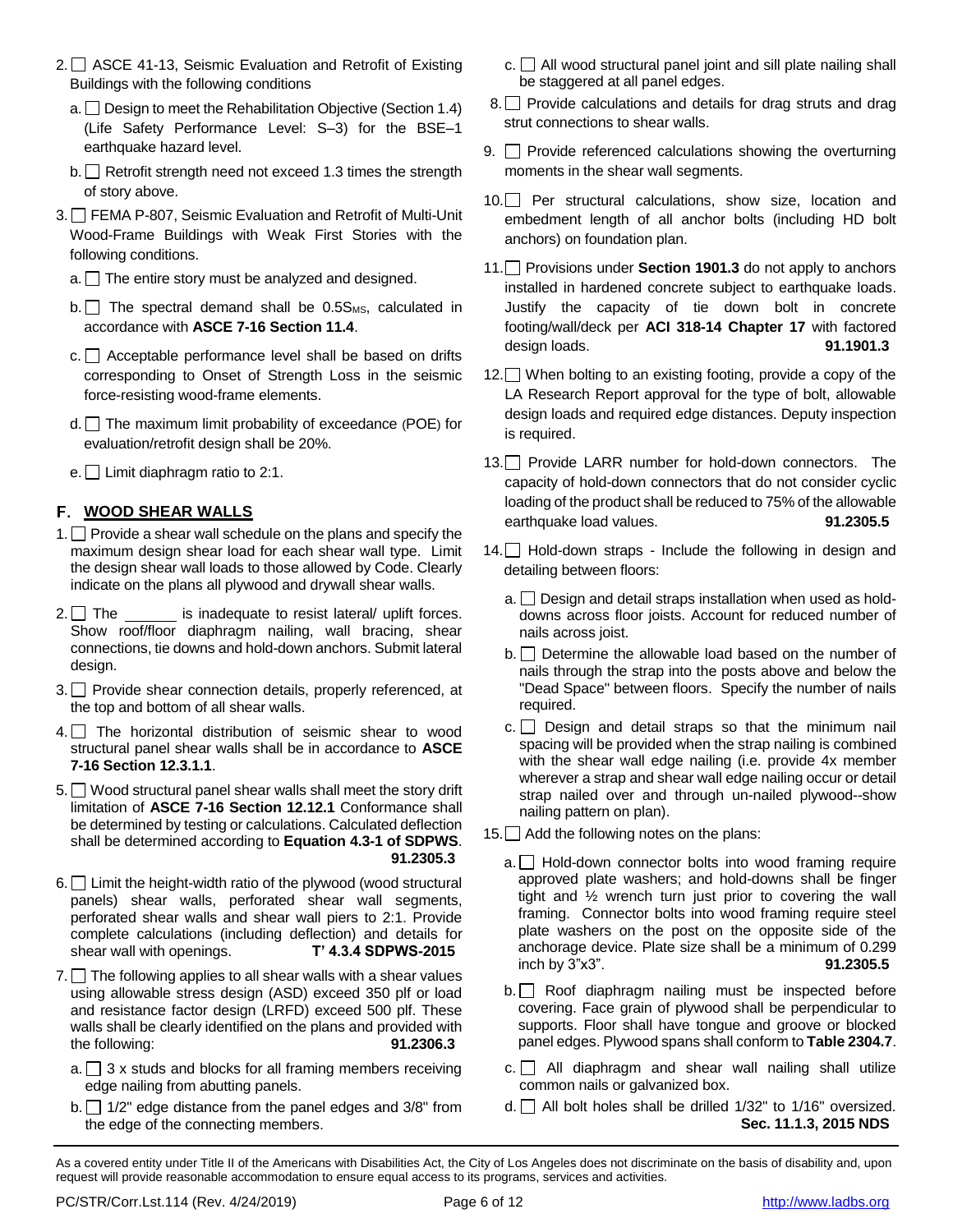$\Box$  Hold-down hardware must be secured in place prior to foundation inspection.

## **STEEL MOMENT FRAME**

- 1. Structural design drawings and specifications shall indicate the work to be performed, and include items required by **AISC 341, AISC Code of Standard Practice for Steel Buildings and Bridges, and the 2020 LABC**. Obtain a copy "Standard Quality Assurance Plan for Steel Moment Frames" sheet [1,](http://ladbs.org/docs/default-source/publications/standard-plans/standard-quality-assurance-plan-for-steel-moment-frames-sheet-1-of-3.pdf) [2,](http://ladbs.org/docs/default-source/publications/standard-plans/standard-quality-assurance-plan-for-steel-moment-frames-sheet-2-of-3.pdf) and [3;](http://ladbs.org/docs/default-source/publications/standard-plans/standard-quality-assurance-plan-for-steel-moment-frames-sheet-3-of-3.pdf) and include with the final set of plans.
- $2.$  Clearly identify in the structural calculations and structural plans what type of steel moment frame system the building is designed for. Note on plan "The Lateral Force Resisting System for this building is a (Special Moment Frame) (Intermediate Moment Frame) (Ordinary Moment Frame).
- 3. Steel Moment Frames Limitations **ASCE 7 Table 12.2-1**
	- a. Ordinary Moment Frame is not permitted in Seismic Design Category D, E, or F unless the conditions below are met. (Refer to Structural Design Guidelines for Steel Moment Frames for more information).
		- $i.$  Structural Height of 35 feet
		- $ii.$  Maximum 35 psf dead load per floor (including partitions)
		- iii. Exterior wall weight does not exceed 20 psf
	- b. **I**ntermediate Moment Frame is not permitted in Seismic Design Category E or F unless the conditions below are met (Refer to Structural Design Guidelines for Steel Moment Frames for more information.
		- $i.\Box$  Structural Height of 35 feet
		- $ii.$  Maximum 35 psf dead load per floor (including partitions)
		- iii. Exterior wall weight does not exceed 20 psf of wall
- 4. Variations/alterations to prequalified connections and connections qualified by cyclic tests, such as additional haunches or cover plates and additional welds, or deviations/alterations from the tested weld access hole configuration at moment connections are not permitted.
- 5. (Column Weak Axis) (Skewed) (Dual Axis) moment connection is not permitted.
- 6. For Reduced Beam Section (RBS) moment connections, comply with **AISC 358 Section 5.3** for prequalification limits.
- 7. For Bolted Unstiffened/Stiffened Extended End Plate (BUEEP, BSEEP) moment connections, comply with **AISC 358 Section 6.3** for Prequalification limits. **Note**: SMF systems in direct contact with concrete structural slabs are not prequalified, unless they comply with **AISC 358 6.2.**
- 8.  $\Box$  For other prequalified moment connections, comply with **AISC 358 Section 7.3, 8.3, 9.3, 10.3, 11.3, 12.3, 13.3, and 14.3** for pre-qualification limits.
- 9. Clearly identify on the plan the location and length of the expected plastic hinging zone. No welded, screwed, bolted, or shot-in attachment is permitted within this zone. **AISC 341 Sec. I2-1 and D1-3**
- 10. Column and beam members used in SMF or IMF shall meet thewidth-to-thickness(lhd) limitations of **T'D1.1 per AISC 341 Chapter D**. **AISC 341 Sec.D1-1b**
- 11. Provide a beveled transition detail where changes in thickness and width of flanges and webs occur in complete joint penetration groove welded column splices.

**AWS D1.1 2.7.1, 2.16.1.1**

12. Column splices shall be located 4 ft or more away from the beam-to-column flange connections, except:

**AISC 341 D2-5a**

- $a.$  When the column clear height between beam-tocolumn flange connections is less than 8 ft. (2.4 m), splices shall be at half the clear height.
- $b.$  Column splices with webs and flanges joined by complete-joint-penetration groove welds are permitted to be located closer to the beam-to-column flange connections, but not less than the depth of the column.
- $c.$  Splices in composite columns.
- 13. Splice plates or channels used for making web splices in the SFRS columns shall be placed on both sides of the column web. Detail this on the plan. **AISC 341 Sec.D2-5d**
- 14. Groove welds for column splices shall be complete -jointpenetration groove welds that meet the requirement of **AISC 341 A3-4b and I2-3** for demand critical welds. Weld tabs shall be re-moved upon completion of weld. **AISC 341 E3-6a**
- 15. Panel zone doubler plates shall comply with the requirements per **AISC 341 E3-6e(3)** as:
	- $a.$  Doubler plates in contact with the column web.
	- $b.$  Spaced doubler plates.
	- $c.$  Doubler plates used with continuity plates.
	- $d.$  Doubler plates used without continuity plates.
- 16. Continuity plate for SMF or IMF connections shall be detailed on the plan to match the prequalified connections in **AISC 358** or connection prequalified in accordance with Section K1 or tested in accordance with **Section K2**. **AISC 341 Sec.E3-6f**
	- $a.$  For two-sided connections, the minimum thickness of continuity plate shall be equal to that of the thicker of beam flanges (or beam-flange connection plate). For one-sided connections, continuity plate thickness shall be at least one half of the thickness of the beam flange (or beam-flange connection plate).
	- $b.$  Continuity plates shall be welded to column webs using groove welds or fillet welds. **AISC 341 Sec.E3-6f**

As a covered entity under Title II of the Americans with Disabilities Act, the City of Los Angeles does not discriminate on the basis of disability and, upon request will provide reasonable accommodation to ensure equal access to its programs, services and activities.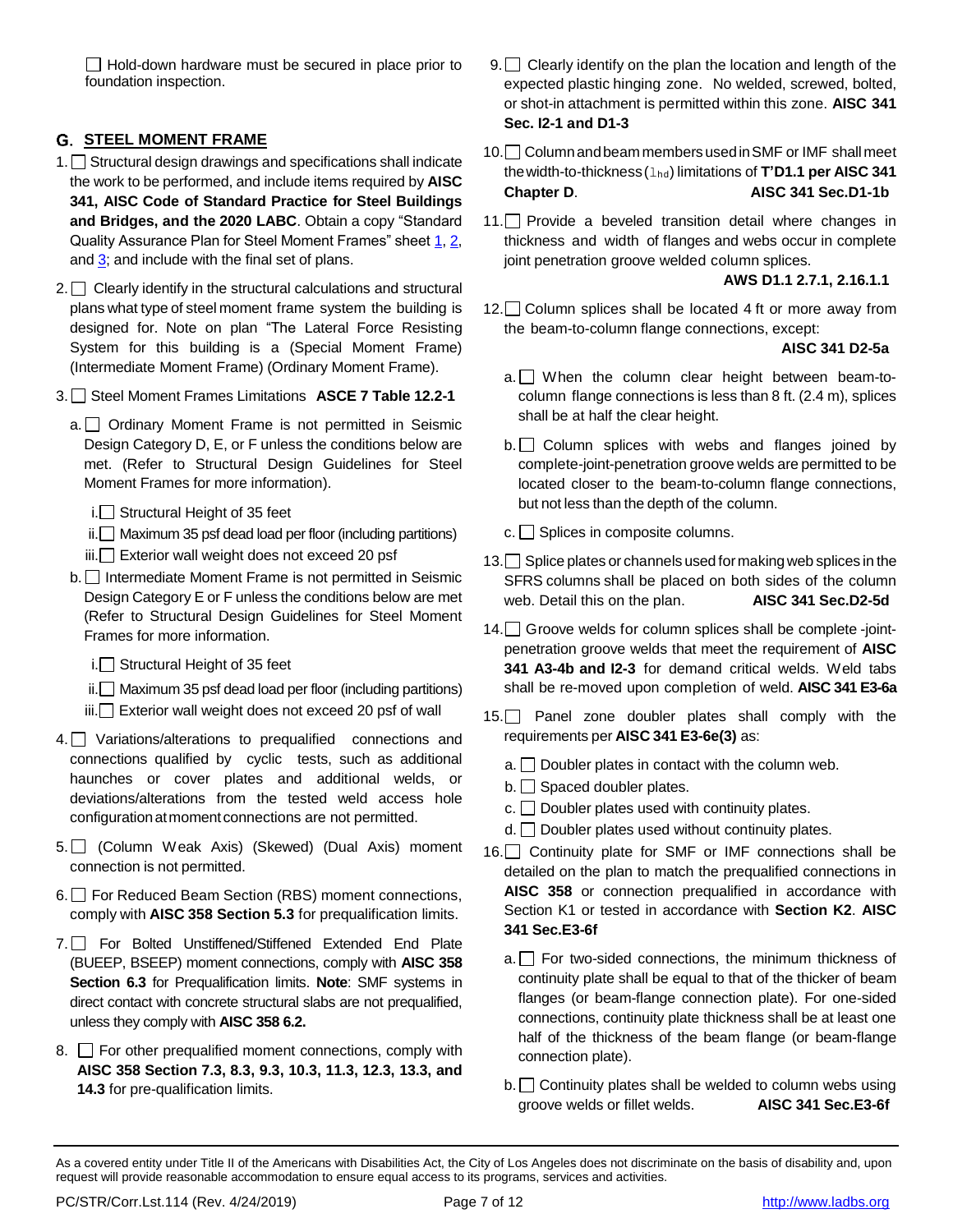- 17. Continuity plate for OMF connection shall be detailed on the plan in accordance with sections **J10.1, J10.2 and J10.3 of AISC 360**. **AISC 341 Sec. E1–6b**
- 18. **SMF** When the beam-to-column moment ratio calculated using **Equation (E3-1)** is more than 2 (column remains elastic), the column flanges shall be laterally supported at the level of the top flanges of the beams. **AISC 341 Sec.E3-4c**
- 19. SMF When the beam-to-column moment ratio calculated using **Equation (E3-1)** is less than or equal to 2 (column does not remain elastic), the following requirements shall apply:
	- $a.$  Column flanges shall be laterally braced at the levels of both the top and bottom beam flanges. Stability bracing shall be either direct by attaching the lateral bracing element to the column flange at or near the desired bracing point to resist lateral buckling or, alternatively shall be indirect by attached to the column flanges, or rather act through the column web or stiffener plates. **AISC 341 Sec.E3-4c(1)**
	- $b.$  Each column-flange lateral brace shall be designed for a required strength that is equal to 2 percent of the available beam flange strength  $F_yb_{ft}b_f$  (LRFD) or  $F_yb_{yt}b_f/1.5$  (ASD), as appropriate. **AISC 341 Sec.E3-4c(1)**
- 20. SMF Where unbraced connections occur in special cases such as two-story frames, atriums and similar architectural spaces. Comply with **AISC 341 E3-4c(2)** for unbraced Beamto-Column connections to avoid lateral-torsional buckling of column. **AISC 341 Sec.E3-4c(2)**
- 21. **SMF** Beams shall be braced to satisfy the requirements for highly ductile members per **AISC 341 D1- 2b**

**AISC 341 Sec.E3-4b**

- $a.$  Both flanges of beams shall be laterally braced or the beam cross section shall be torsionally braced.
- $b.$  The unbraced length between lateral supports shall not exceed 0.086ryE/Fy. **AISC 341 Sec.D1-2b**
- c. Lateral supports shall be provided near concentrated forces, changes in cross-section and other locations where analysis indicates that a plastic hinge will form during inelastic deformations.
- $d.$  The required strength of lateral bracing shall be  $M_r=R_yF_yZ$  (LRFD) or  $M_r=R_yF_yZ/1.5$  (ASD), and the required strength of lateral bracing of each flange provided adjacent to plastic hinges shall be at least;  $P_u=$ 0.06R<sub>y</sub>F<sub>y</sub>Z/h<sub>o</sub> (LRFD) or  $P_{u} = (0.06/1.5)R_{y}F_{y}Z/h_{o}$  (ASD) and required stiffness shall meet the requirements of **Appendix 6 of the AISC 360**. **AISC 341 D1-2c**
- $e.$  The required strength of lateral bracing provided adjacent to plastic hinges for concrete encased composite beams shall be  $\mathsf{P}_{_\mathrm{u}} = 0.06\mathsf{M}_{\mathrm{p,exp}}/\mathsf{h}_\mathrm{o}.$
- 22. SMF The individual thicknesses of column webs and doubler plates, shall not be less than that specified in equation (E3-7). **AISC 341 E3-6e (2)**
- 23. Column members shall satisfy the requirements of **AISC 341 D1-1** for highly ductile members. The compressive axial

strength and tensile strength as determined using the load combinations stipulated in the 2020 LABC including the amplified seismic load. **AISC 341 Sec.E3-5 and D1-4a**

- $24.$  The measured flexural resistance of the connection, determined at the column face, shall equal at least  $0.80M<sub>p</sub>$  of the connected beam at an inter-story drift angle of 0.04 (SMF) or 0.02 (IMF) radians. **AISC 341 Sec.E3-6b**
- 25. The required shear strength,  $V_u$ , of the connection shall be based on load combinations per the 2020 LABC that include the amplified seismic load, where the amplified seismic load due to the effect of horizontal forces is Emh = 2(1.1RyMp)/Lh. **AISC 341 Sec.E3-6d**
- $26.$  Provide calculations to show that the required shear strength, Ru, of the panel-zone is less than the design shear strength, ΦyRy, of the panel zone. **AISC 341 Sec.E3-6e**
- 27. Members shall be sized to provide strong column/ weak beamin accordancewith equation (E3-1) per **AISC 341 E3-4a**.
- 28. Where column splice occurs, provide calculation to show that the required flexural and shear strength of column splices satisfy **AISC 341E3-6g**, and **AISC 341 D2-5**.
- $29.$  The shape of web access holes shall be in accordance with subclause **6.10.1.2 of AWS D1.8/ D1.8M**. Weld access hole quality requirements shall be in accordance with subclause **6.10.2 of AWS D1.8/D1.8M**.

**AISC 341 Sec.E1-6b(c)**

- 30. Column and beam members are limited to wide flanges only, except for steel moment frame with "Symmetrical Shapes" in **IB P/BC 2017-098 T'1, 2, 3**.
- 31. Fully restrained moment connections that are part of the SFRS shall satisfy at least one of the following requirements: **AISC 341 Sec.E1-6b**
	- a.  $\Box$  The required flexural strength shall be equal to 1.1R $M_{\text{p}}$ (LRFD) or (1.1/1.5)  $R_yM_p$  (ASD). The required shear strength, V<sup>u</sup> or Va, shall be based on the load combinations stipulated in 2017 LABC including the amplified seismic load, where the amplified seismic load due to the effect of horizontal forces, including overstrength is  $E_{\text{mh}}= 2(1.1R_vM_p)/L_{cf.}$
	- $b.$  Fully restrained moment connections shall be designed for a required flexural strength and a required shear strength equal to the maximum moment and corresponding shear that can be transferred to the connection by the system, including the effects of material overstrength and strain hardening.
	- $c.$  Fully restrained moment connections between wide flange beams and the flanges of wide flange columns shall either satisfy the requirements of section E2.6 or E3.6, or satisfy all conditions listed on E1.6b(c)
- 32. Provide width-to-thickness ratios of members for OMF to comply with **AISC 360** requirements. **AISC 341 Sec.E1 - 5a**
- 33. Provide detail for top of column bracing per **AISC 360 App. 6**

As a covered entity under Title II of the Americans with Disabilities Act, the City of Los Angeles does not discriminate on the basis of disability and, upon request will provide reasonable accommodation to ensure equal access to its programs, services and activities.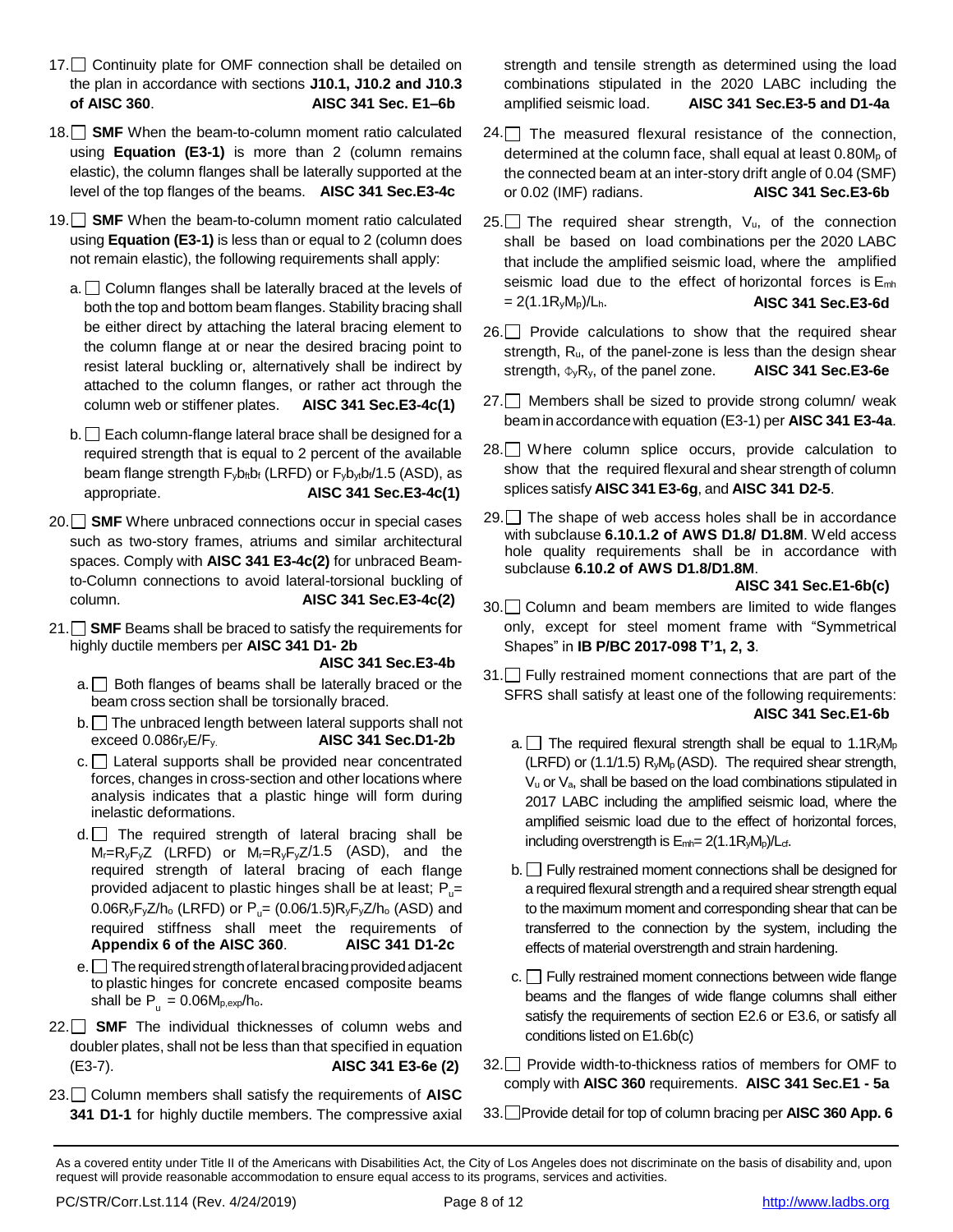34. Provide calculations for design of members for combined forces and torsion per **AISC 360 Chapter H (AISC Design Guide 9)**

## **STEEL SPECIAL CANTILEVERED COLUMN**

 $1. \Box$  Pole Structures shall include the effects of rotation and soil stiffness. Deflection calculations shall be based on approved Soils/Geology Report. Provide a copy of the approved report and the Department's approval letter.

**ASCE 7 Sec.12.13.8.1**

- 2. P-Delta Effect shall comply with **ASCE 7 Sec. 12.8.7**
- 3. Stress analysis of cantilevered columns shall have an effective length factor of 2.1 for the direction normal to the axis of the beam. **91.9309.9**
- 4. Steel Ordinary Cantilever Column System is not permitted in Seismic Design Category D, E, or F per **ASCE 7 Table 12.2-1** unless the conditions below are met:

 $i.$  Structural Height of 35 feet

- 5. Steel Special Cantilever Column System is limited to a Structural Height of 35 feet in Seismic Design Category D, E, and F per **ASCE 7 Table 12.2-1**
- $6.$  Special cantilevered columns used as part of the seismicforce resisting system, shall comply with the following:
	- $a.$  Maximum axial stress of 15% of allowable.
		- **AISC 341-16 Sec. E5, E6**
	- b.  $\Box$  Columns designed as SCCS shall use R, C<sub>d</sub> and  $\Omega_0$ factors as per **Section G.1 of T' 12.2-1 of ASCE 7-16**.
	- $c.$  The lowest R value shall be used in the same direction unless the building is a Risk Category I or II building that does not exceed 2 stories in height and light frame construction or flexible diaphragms are used. **ASCE 7 Sec. 12.2.3.3**
	- $d.$  Columns designed as SCCS shall comply with the requirements of **T' D1.1 of AISC 341-16** for highly ductile members.
	- $e.$  Columns designed as SCCS shall be braced to satisfy the moderately ductile bracing requirements of **D1.2a of AISC 341-10.**
		- i. Spacing:  $L_b = 0.17r_yE/F_y$
		- ii. Flexural Strength:  $M_r = R_yF_yZ$  (LRFD) or  $M_r = R_yF_yZ/1.5$ (ASD)
	- f. Label and Dimension Protected Zones
- 7. Provide calculations for design of members for combined forces and torsion per **AISC 360 Chapter H (AISC Design Guide 9)**
- 8. Where new columns are installed below existing gravity members, these existing members shall be analyzed and detailed to resist the additional rotational moment in each orthogonal direction.

## **SOFT/WEAK/OPEN FRONT WALL LINE**

- 1. Wall lines with ratio of less than 80% for total full height length piers of the first floor over the second floor are weak and will require retrofit.
- 2.  $\Box$  Only piers with  $h/b < 2$  will qualify for weak story calculation. This does not apply to open front wall line condition comparison.
- 3. Provide dimensions of piers at the first and second floor to match calculations.

## **PERPENDICULAR TO OPEN WALL LINE**

- 1.  $\Box$  Justify wall line perpendicular to open wall line is not a weak and/or soft wall line or provide retrofit design.
- $2.$  New lateral load bearing system to be designed to take seismic load of entire length of building not just the open area.
- 3. Maximum allowable shear of stucco walls with  $h/b < 2.0$  is 100plf.
- 4. Limit the deflection of new lateral system to 1.25% for deformation compatibility with existing stucco wall.

# **FOUNDATION AND GRADING**

- 1. All foundations shall be designed for expansive soil conditions unless a soil report is provided and approved by LADBS Grading Division (see Information Bulletin for more information). Provide details on foundation plans to comply with the requirements.
- $2.$  Detail (and reference location on foundation plan) typical foundation sections for:
	- a. **Bearing/shear walls**
	- b. Spread and/or post pads
	- c. Grade beams
	- d. New to existing footing connections
	- e.  $\Box$  Existing footing to new grade beam
- 3. Concrete grade beams that are part of a moment frame or cantilever column system shall provide transverse reinforcement over a length equal to twice the member depth measured from the face of the supporting member. The spacing of such reinforcement shall not exceed: (a) d/4, (b) 6 times the diameter of the smallest primary flexural rebar excluding longitudinal skin rebar, or (c) 6 inches. The remainder of the grade beam shall have transverse reinforcement spaced not more than d/2.

### **ACI 318 Sec 18.4.2.4**, **18.4.2.5, 18.6.3, 18.6.4,** and **18.6.5**

- $a.$  Grade beams supporting special moment frames shall use A706 reinforcing steel.
- **4.** Foundations designed to support cantilevered columns used as part of the SFRS shall have the strength to resist the load combinations with overstrength factor of **Section 12.2.5.2 of ASCE 7-16.**
- 5. Provide justification that the embedded column/grade beam connection detail is fixed as assumed in your design.

As a covered entity under Title II of the Americans with Disabilities Act, the City of Los Angeles does not discriminate on the basis of disability and, upon request will provide reasonable accommodation to ensure equal access to its programs, services and activities.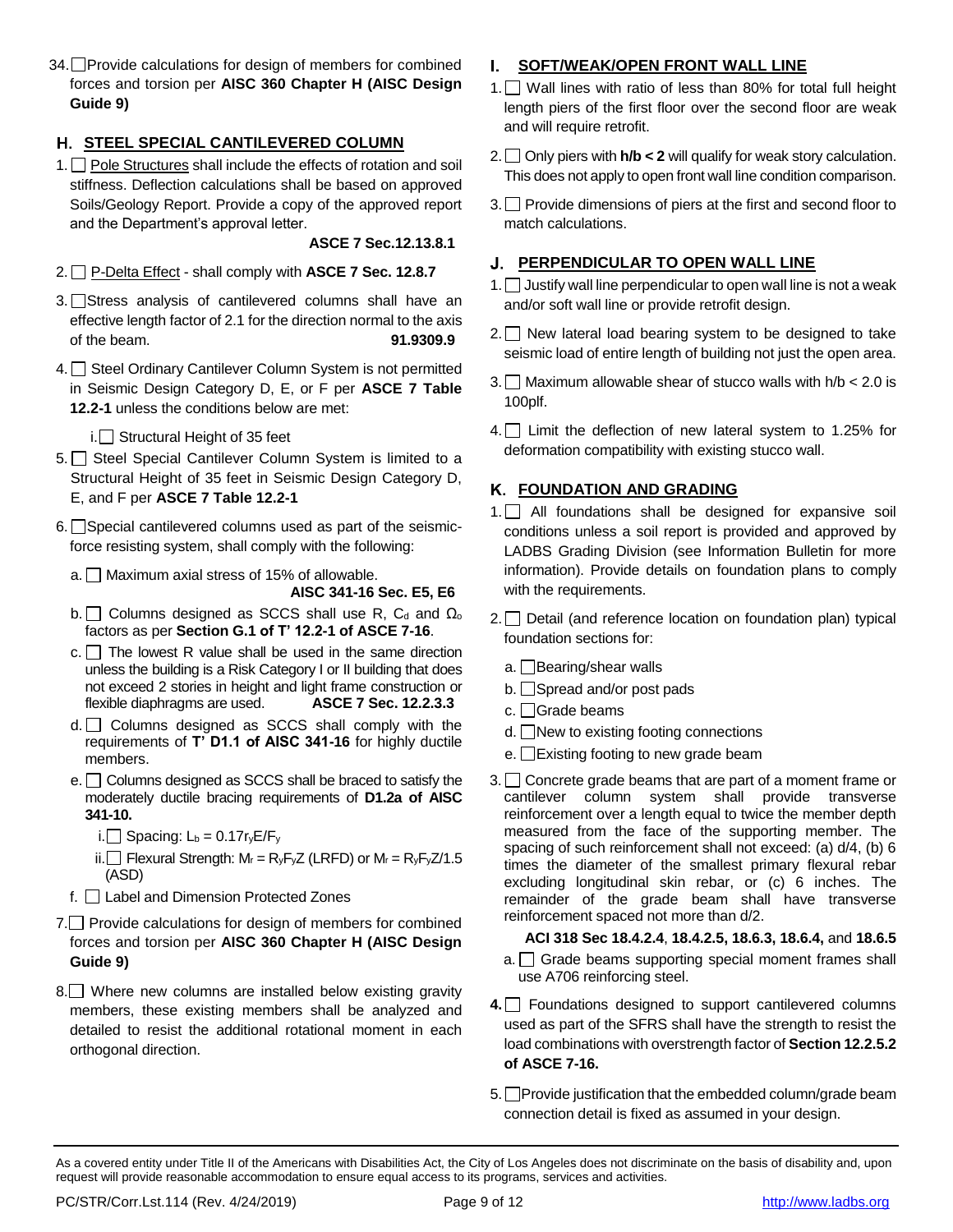- $6.$  Provide calculations for required transfer reinforcement per **AISC 341 Section H5.5c**.
- $7.$  Run analysis including grade beam and calculate the deflection of moment frame/ cantilevered columns based on cracked moment of inertia of grade beam.
- 8. Justify grade beam concrete bearing pressure at fixed base column flange location.
- 9.  $\Box$  Foundations shall be designed accordingly
	- a. Bearing capacity shall not exceed the allowable **1806.2**
	- b. Resist seismic overturning **1808.3.1**
	- c. Resist sliding **1605.1.1, 1806.2, 1806.3**
		- $i.\Box$  Sliding resistance is limited to half the dead load **1806.3.2**
		- $ii.$  Limit cohesion to 130 psf
		- iii. □ Limit passive pressure to 100 psf/ft
		- iv. Coefficient of friction=0 (without an approved soils report) v. Do NOT use sides in sliding calculations
	- d. Punching shear **ACI 318-14 Sec. 22.6**

- $10.$  If fixed end condition is assumed, the concrete grade beam shall be designed as a moment reaction.
- 11. Individual spread footings shall be interconnected by concrete tie beams unless site class is confirmed not to be E or F by a LADBS approved soils report
- 12.  $\Box$  Anchorage to Concrete in shear and tensions should be designed for the following:
	- $a.$  Ductility check must first be performed to provide a reasonable expectation, based on nominal strengths, that the anchor element will have yielded when ultimate load is reached **ACI 318-14 Sec. 17.2.3.4.3(a)**
	- $b.$  The anchorage design to be controlled by ductile yielding of the attachment.

**ACI 318-14 Sec. 17.2.3.4.3(b)/17.2.3.5.3**

 $c.$  The anchorage design to be controlled by the strength of a non-yielding attachment

**ACI 318-14 Sec. 17.2.3.4.3(c)/ 17.2.3.5.3**

- $d.$  The anchor design strengths to be greater than or equal to the factored tension load inclusive of an  $Ω<sub>0</sub>$  overstrength factor in the earthquake component (E) of the factored load **ACI 318-14 Sec.17.2.3.4.3(d)/ 17.2.3.5.3**.
- 13. Foundations with stem walls shall be reinforced with a minimum of two No. 4 bars at the top of the wall and two No. 4 bars at the bottom of the footing. **91.1905.1.7**
- 14. Site drainage: Show on plans how concentrated drainage is being conveyed to the street via non-erosive devices. **91.7013.10**
- 15. Add note on the plans:
	- $a.$  If adverse soil conditions are encountered, a soils investigation report may be required. **91.1803.5.2**
	- $b.$  No impact tools shall be permitted when removing existing footing. Saw cutting the existing footing only is allowed.

### **FIRE-LIFE SAFETY**

- 1. **Fire resistance rated construction**. Steel beams and columns shall be protected as required for 1-hour protection. Where ceiling forms the protective membrane for fire-resistive assemblies (occupancy separations and rated roof/ceiling or floor/ceiling assemblies), the construction (floor joists) and their supporting horizontal structural members (beams) need not be individually fire protected except where such members support directly applied loads from more than one floor or roof. The required fire resistance shall not be less than that required for individual protection of members. **91.704.3**
- $2.$  The means of egress has been compromised due to the strengthening system(s). Provide an alternative path of egress or relocate the strengthening system. **LABC Ch.10**
- $3.$  Provide/dimension the required minimum 7'-0" clear height within the parking area. **91.406.4.1**

As a covered entity under Title II of the Americans with Disabilities Act, the City of Los Angeles does not discriminate on the basis of disability and, upon request will provide reasonable accommodation to ensure equal access to its programs, services and activities.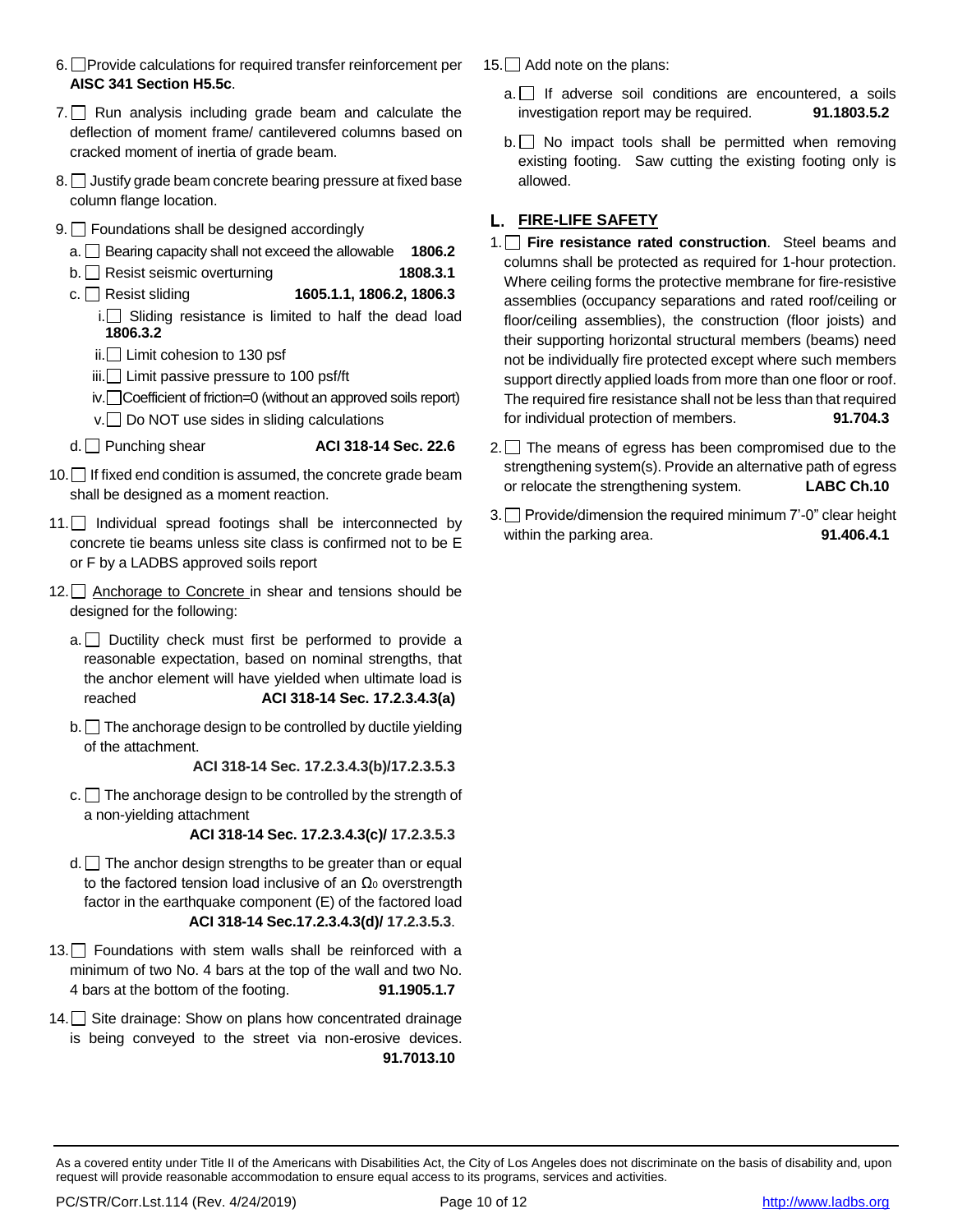# **ADDITIONAL COMMENTS**

| Items | Code Sec. |
|-------|-----------|
|       |           |
|       |           |
|       |           |
|       |           |
|       |           |
|       |           |
|       |           |
|       |           |
|       |           |
|       |           |
|       |           |
|       |           |
|       |           |
|       |           |
|       |           |
|       |           |
|       |           |
|       |           |
|       |           |
|       |           |
|       |           |
|       |           |
|       |           |
|       |           |

As a covered entity under Title II of the Americans with Disabilities Act, the City of Los Angeles does not discriminate on the basis of disability and, upon request will provide reasonable accommodation to ensure equal access to its programs, services and activities.